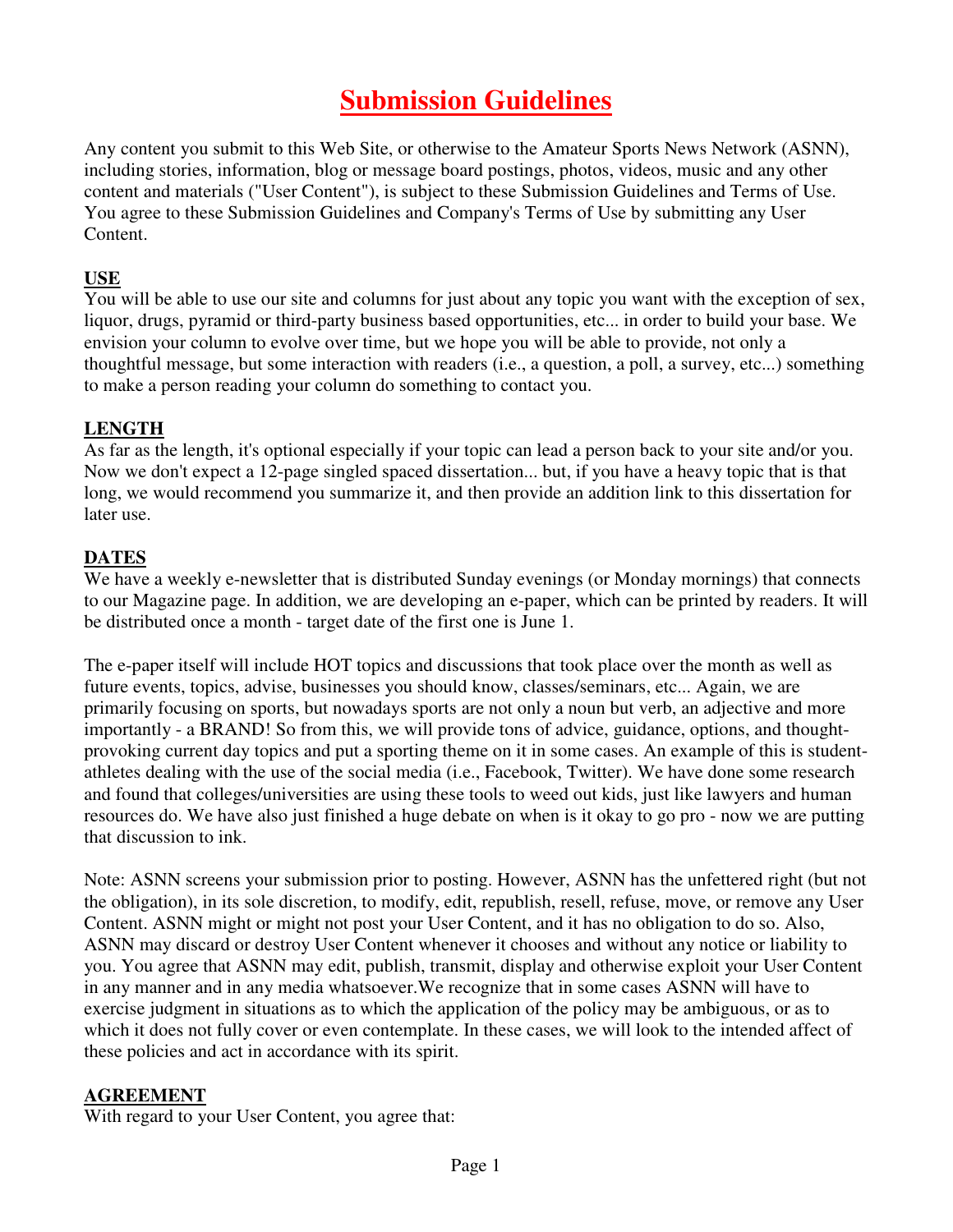(1) Your User Content is written, designed, captured or otherwise created exclusively by you and was not copied from another source; OR, all individuals that created or contributed in any way to your User Content have granted you permission to submit your User Content, with full knowledge that ASNN may exploit it in any manner whatsoever.

(2) Your User Content does not threaten, harass, intimidate, abuse others or use language that is intended to insult others. You may not make any negative comments that are connected to race or national origin, gender, sexual preference, religion or physical handicap.

(3) Your User Content does not contain profane, obscene, sexual or other inappropriate language.

(4) You won't make false statements. Don't lie or embellish the truth. If you think something is not true, don't say it (and don't ignore indications that something may not be true). This goes for anything you say about another person. Don't defame, libel or disparage anyone. And, always be truthful about yourself. Don't pretend to be another person and don't access or submit User Content through anyone else's account and don't allow others to submit User Content through your account. Do not provide ASNN's email to others so that they can submit User Content.

(5) When you reveal information about yourself, such as in blog and message board postings and any photographs or videos you submit, the public will actually see it. Assume the entire world is watching. Don't submit any User Content you don't want anyone and everyone to see.

(6) You will not disclose personal information about other people in your User Content. Thus, your User Content may not reveal another person's address, phone number, e-mail address, credit card number or any information that could be used to track, contact or impersonate that individual or that is personal in nature. Do not ask others to reveal such information about themselves.

(7) Your User Content will not encourage violence, instigate violence or describe how to perform a violent act.

(8) Your User Content will not promote illegal activity (this means: don't discuss or encourage anything illegal; if someone could go to jail for taking action suggested in your User Content, don't post it).

(9) Your User Content will not solicit gambling and you may not use your User Content to gamble or engage in any gambling activity. Items containing or related to lottery, a contest of any kind in which the public is unfairly treated or any enterprise, service or product that tends to encourage, abet, assist, facilitate or promote illegal or legal gambling will be reviewed as prohibited. ASNN will not accept advertising for casinos or other places of gambling including travel services or tourist destinations that directly or indirectly promote gambling.

(10) Your User Content will not advertise, promote or offer to trade any products, goods or services. Also, you may not use your User Content or ASNN's web sites for a pyramid scheme or other multitiered marketing campaign. Do not use ASNN's web sites to raise money for you, your family members, your friends or anyone else.

(11) Your User Content will not contain viruses, Trojan horses or other materials that modify, impair, disrupt, alter or interfere with the operation or maintenance of a ASNN web site. Do not upload materials that collect or transmit information, including, spyware, passive collection mechanisms,